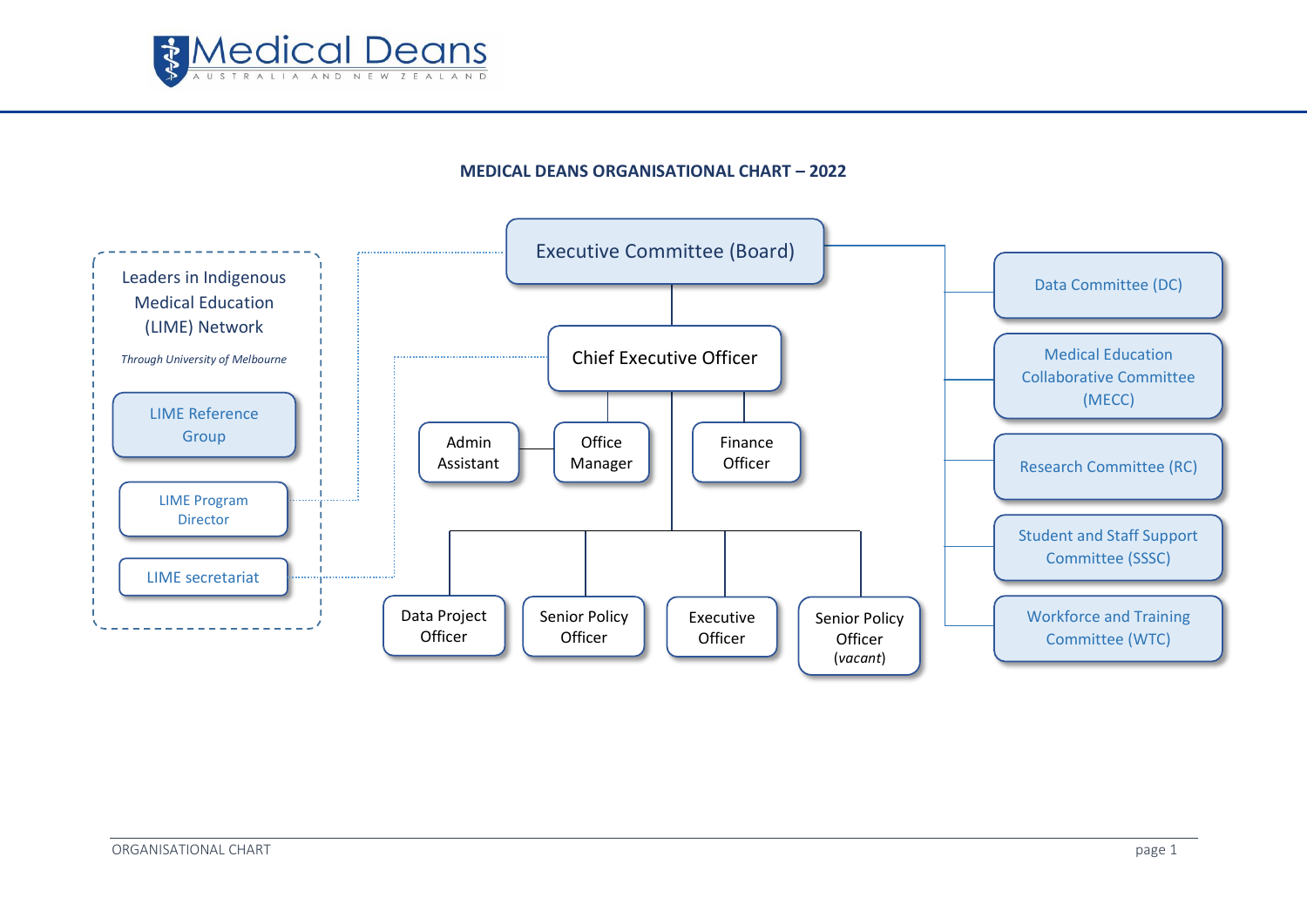## **MEDICAL DEANS STANDING COMMITTEES – 2022**



Note: Green denotes self-organised and not under the auspices of, or endorsed, by MDANZ